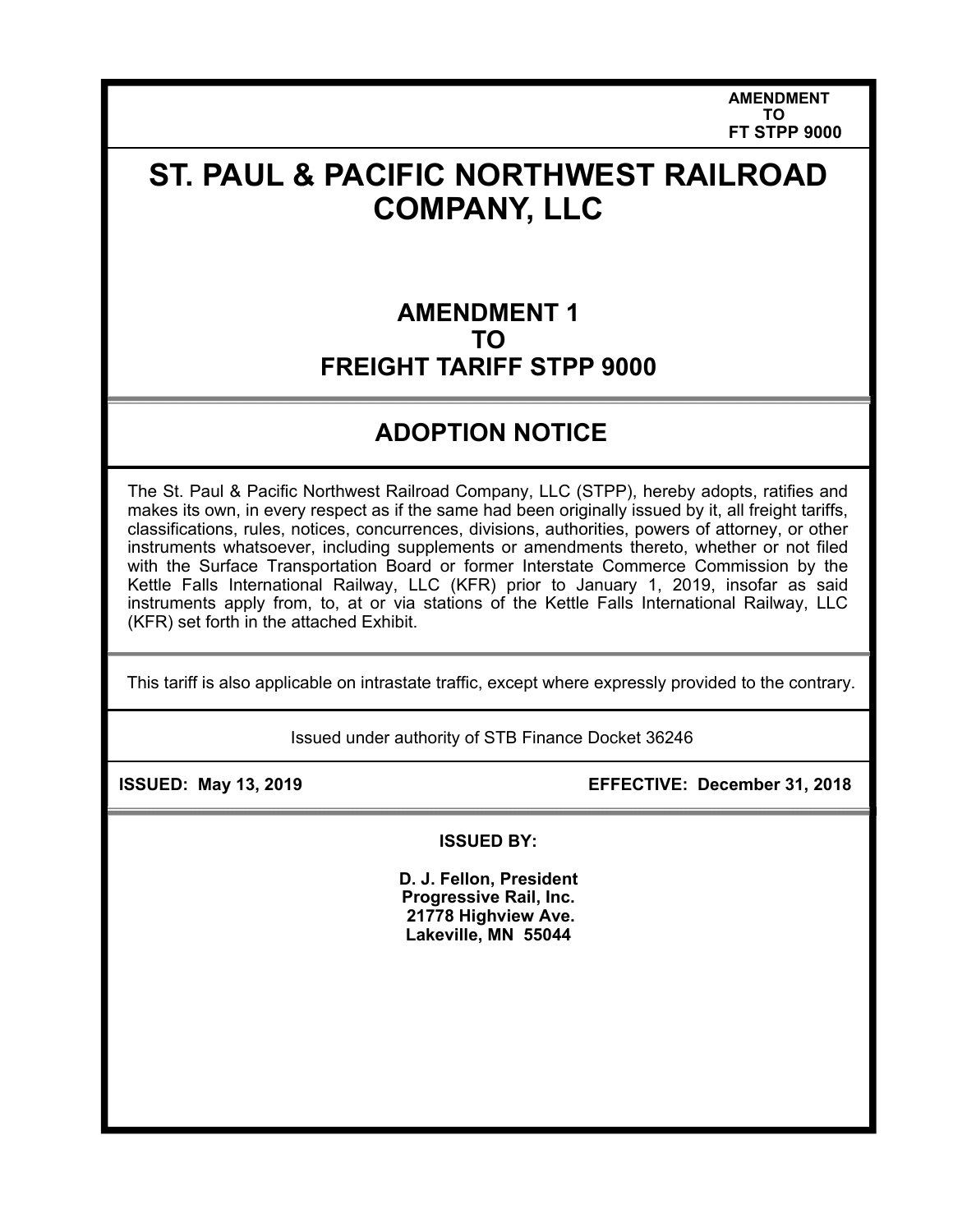#### **OPSL 6000-series**

### **St. Paul & Pacific Northwest Railroad Company, LLC**

**(STPP - 403)**

|                                                     |           |                | <b>RULE</b>  |                  |             |               |                 |
|-----------------------------------------------------|-----------|----------------|--------------|------------------|-------------|---------------|-----------------|
| <b>STATION</b>                                      | <b>ST</b> | <b>COUNTY</b>  | 260          | <b>FSAC/OPSL</b> | <b>SPLC</b> | <b>NRB</b>    | <b>RATE ZIP</b> |
| Chewelah (1-3100-3200)                              | <b>WA</b> | <b>Stevens</b> | <b>CHWLA</b> | 62050            | 840361      | Colville, WA  | 99109           |
| Blue Creek (1-3100-3200)                            | <b>WA</b> | <b>Stevens</b> |              | 62056            | 840359      | Colville, WA  | 99109           |
| Addy (1-3100-3200)                                  | <b>WA</b> | <b>Stevens</b> |              | 62059            | 840357      | Colville, WA  | 99101           |
| <b>Metallurgical Chip Spur</b>                      |           |                |              |                  |             |               |                 |
| $(1-3100-3200)$                                     | <b>WA</b> | <b>Stevens</b> |              | 62063            | 840346      | Colville, WA  | 99114           |
| Arden (1-3100-3200)                                 | <b>WA</b> | <b>Stevens</b> |              | 62067            | 840354      | Colville, WA  | 99114           |
| Colville (1-3100-3200)                              | <b>WA</b> | <b>Stevens</b> |              | 62073            | 840340      | Colville, WA  | 99114           |
| Kettle Falls (1-3100-3200)<br><b>Powells Siding</b> | <b>WA</b> | <b>Stevens</b> |              | 62081            | 840351      | Colville, WA  | 99141           |
| $(1-3100-3200)$                                     | <b>WA</b> | <b>Stevens</b> |              | 62091            | 840326      | Northport, WA | 99141           |
| Evans (1-3100-3200)                                 | <b>WA</b> | <b>Stevens</b> |              | 62092            | 840317      | Northport, WA | 99126           |
| Dolomite Siding                                     |           |                |              |                  |             |               |                 |
| $(1-3100-3200)$                                     | <b>WA</b> | <b>Stevens</b> |              | 62105            | 840322      | Northport, WA | 99157           |
| Marble (1-3100-3200)                                | <b>WA</b> | <b>Stevens</b> |              | 62107            | 840316      | Northport, WA | 99157           |
| Cameron Spur                                        | <b>WA</b> | <b>Stevens</b> |              | 62110            | 840313      | Northport, WA | 99157           |
| Northport (1-3100-3200)                             | <b>WA</b> | <b>Stevens</b> |              | 62115            | 840314      | Northport, WA | 99157           |
| Boundary (1-3100-3200)                              | <b>WA</b> | <b>Stevens</b> |              | 62124            | 840311      | Northport, WA | 99157           |
| Waneta (1-3100-3200)                                | <b>BC</b> |                |              | 62128            | 090361      | Nelson, BC    | <b>V0G1Z0</b>   |
| Quirk Spur (1-3100-3200)                            | <b>BC</b> |                |              | 62129            | 090367      |               | <b>V0G1L0</b>   |
| <b>Columbia Gardens</b>                             |           |                |              |                  |             |               |                 |
| $(1-3100-3200)$                                     | <b>BC</b> |                | <b>COLGD</b> | 62130            | 090358      | Nelson, BC    | V0G1L0          |
| <b>West Kettle Falls</b>                            |           |                |              |                  |             |               |                 |
| $(1-3100-3200)$                                     | <b>WA</b> | <b>Stevens</b> | <b>WKFLS</b> | 62204            | 840355      | Barstow, WA   | 99141           |